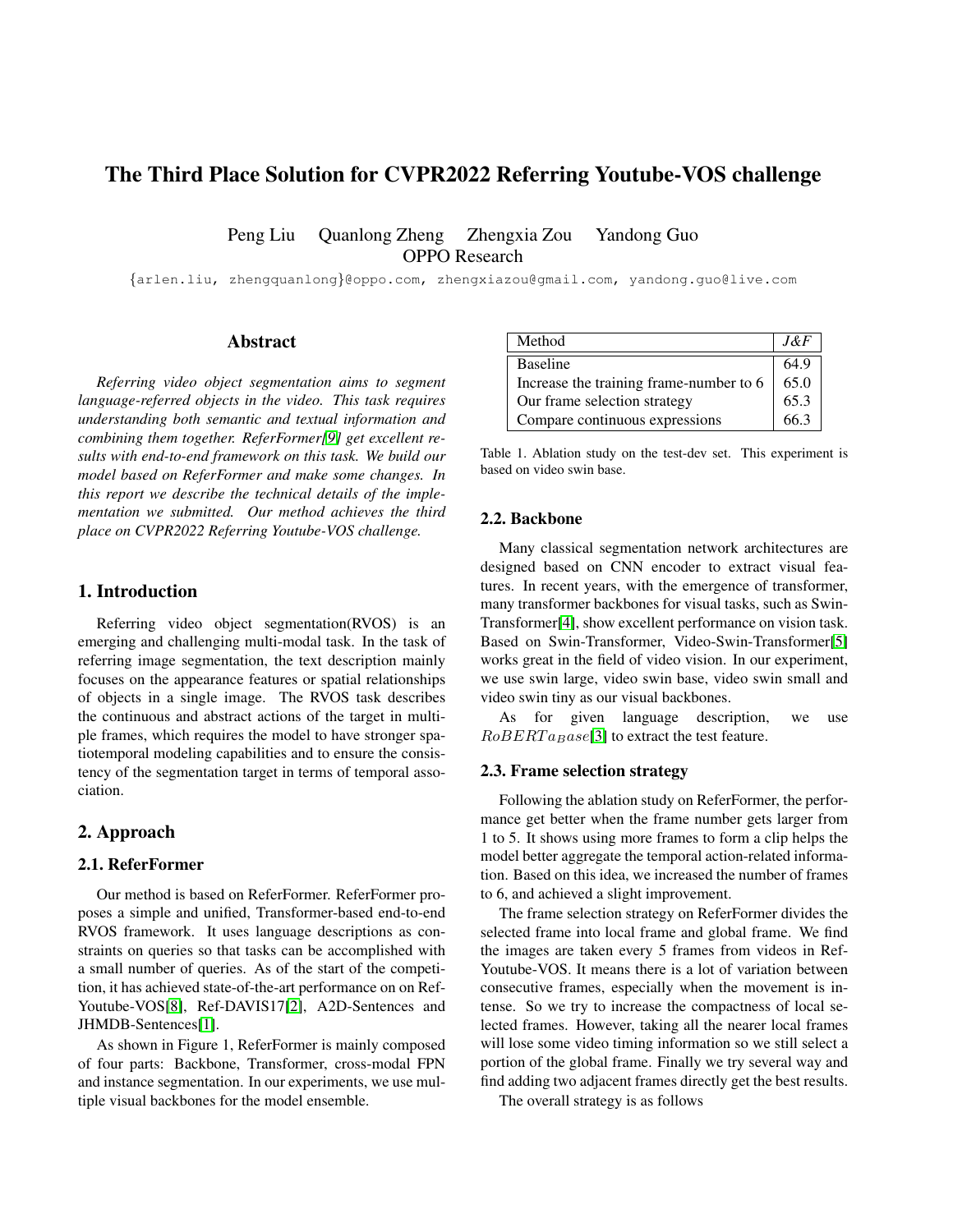

Figure 1. ReferFormer, figure taken from [\[9\]](#page-2-0)

## Algorithm 1 Frame selection strategy

- 1: Take one frame every 6 frames from the video as the reference frame and record its number as i. Add reference frame into selected frames.
- 2: Add  $(i-1)$ th and  $(i+1)$ th frames into selected frames if they exist.
- 3: Random  $j \in (1, 4]$ , if (i-j)th frame exists and not in selected frames, add it into selected
- 4: Random  $k \in (1, 4]$ , if (i+k)th frame exists and not in selected frames, add it into selected

#### 5: repeat

- 6: Random select from  $((-\infty, i-4) \cup (i+4, \infty)) \cap$ All frames into selected frames
- 7: until Selected frames are enough.

## 3. Experiments

## 3.1. Training details

Our training setting is based on ReferFormer. use joint-training models on the image referring segmentation datasets Ref-COCO[\[10\]](#page-2-7), Ref-COCOg[\[10\]](#page-2-7) and Ref-COCO+[\[7\]](#page-2-8) from ReferFormer as our pretrained models. Then we fine-tune four models with different visual encoders, i.e., swin large, video swin base, video swin small and video swin tiny on Ref-Youtube-VOS.

We employ photometric distortion, random horizontal flip, random scale and random crop on the input images to augment the dataset in training process. Our model is optimized using AdamW[\[6\]](#page-2-9) optimizer with the weight decay of  $5 \times 10^{-4}$ . The initial learning rate is set to  $5 \times 10^{-6}$ for visual backbone and  $10^{-5}$  for the rest. The fine-tuning procedure runs for 3 epochs on Ref-Youtube-VOS with the learning rate decays divided by 10 at epoch 1.

For video visual backbones, we increase the training frame-number to 6 and use our new frame selection strategy. For image visual backbone, we use basic experiment setting. The text encoder is froze all the time.

## 3.2. Test details

We adopt our the multi-scale testing  $\{288, 320, 360, 384,$ 416} for four models. Limited by the memory size of GPU, we get only a part of test results when inference size or model is too large. Then we average results from different scales. We try two size combinations and find even though size-416 is missing part of the images, the result of {320, 360, 384, 416} is better than {288, 320, 360, 384}.

We find that one object almost corresponds to two expressions in training, validation and test dataset. We consider two expression correspond to the same object if their segmentation mask IOU is larger than a predefined threshold. Then we replace the low-confidence results with the higher one.

After post-processing, we ensemble all the 16 results (4 scales x 4 encoders).